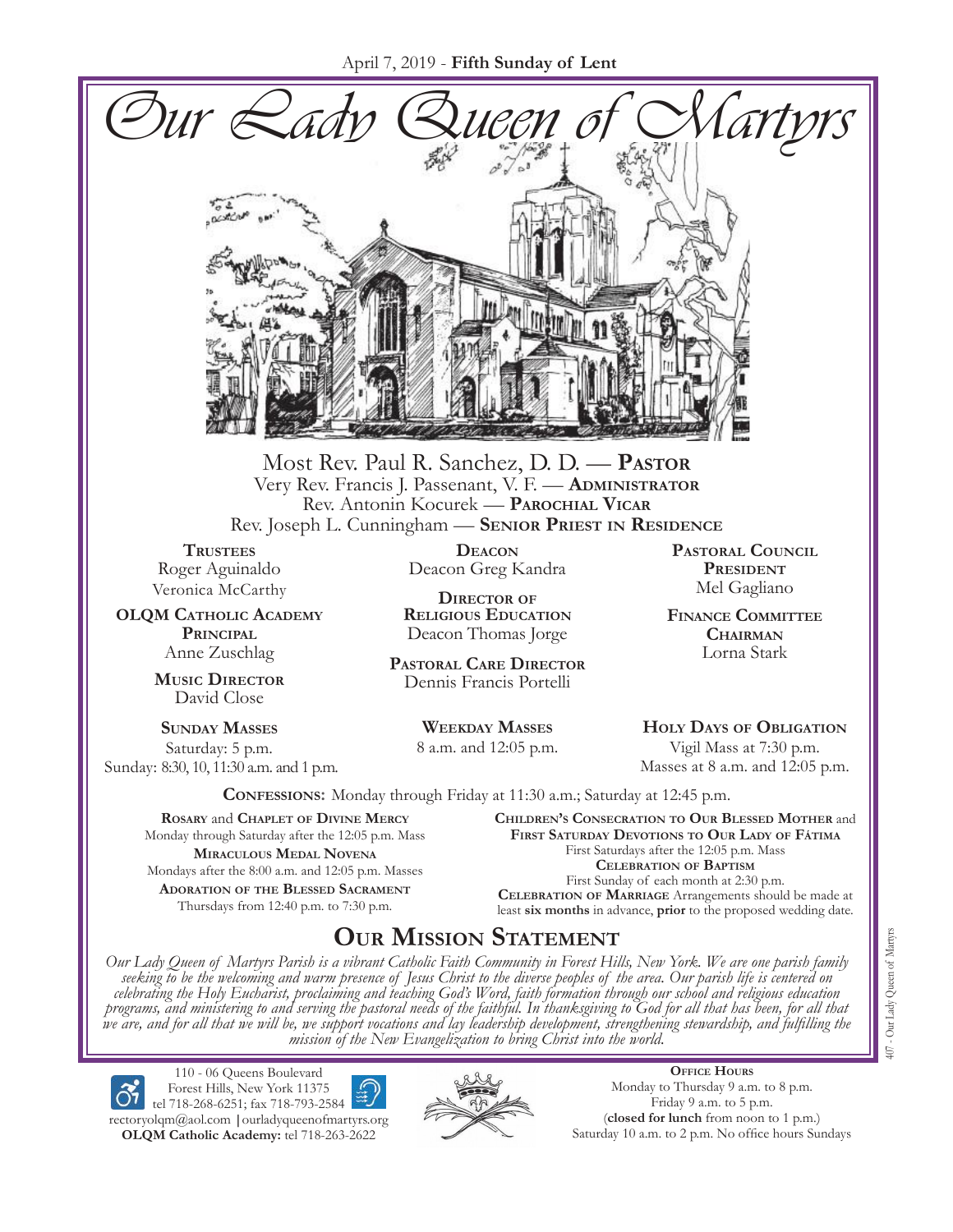## **Masses for the Week**

*Saturday, April 6* **8 a.m.** Souls in Purgatory **12:05 p.m***.* Christine Rigert **5 p.m***.* Joseph and Cory Tan

*Sunday, April 7* **10 a.m. Family Mass celebrated for the parishioners of Our Lady Queen of Martyrs**

*Children's Liturgy of the Word* 

*Monday, April 8* **8 a.m.** Walfrido Francia **12:05 p.m.** Emelia D'Rozario [anniversary]

> *Tuesday, April 9* **8 a.m.** Mary Conlon **12:05 p.m***.* William C. Vogel

*Wednesday, April 10* **8 a.m.** Eleanor Danielski **12:05 p.m***.* Kathy Kitchen [anniversary]

> *Thursday, April 11* **Saint Stanislaus 8 a.m.** John Clemente **12:05 p.m***.* Harold Kwitel

*Friday, April 12* **8 a.m.** Ann and Vincent Tyrsklewicz **12:05 p.m***.* Giuseppina and Antonino Sciacca

*Saturday, April 13* **Saint Martin I 8 a.m.** Ismael Alicea **12:05 p.m***.* Peter Jennings **4:45 p.m***.* Blessing of Palms and Procession **5 p.m***.* Stella Natsue Yamade-wu

*Please refrain from leaving flowers in the church and on the altar during these 40 days of Lent. Thank you.*

Blanche Aeppli, Svetiana Abramova, Mark Bradley, Luis Fernando Cardenas, Augustine Cisneros, Mary Ann Cornell, Irene Cucurella, Tracy Cuva, Eduardo De Santis, Norman Doucette, Baby Luka Dudashvili, Lidia Flores, Anne Gorin, Alice Fromer, Gaye Fruscione, Pat Gmerek, Alex Guttierez, Ann Harding, Sean Harrison, Robert Heyer, Henry Johnson, Lynne Keeley, Jacqueline Lisandrelli, Liz Maryon, Artur Mavashev, Louie Mavashev, Marina Mavashev, Veronica Nissan, Richard O'Keeffe, Clara Patoff, Grace Plank, Maureen Piatt, Nancy Piotrowski, Veronica Pulanski, Nora Radocea, Scott Salbo, Scaturro family, Chris Townley, Gail Whelan, Brittany Zaita—**and all parishioners currently in nursing homes, hospitals or confined to their homes**

# **Main Events of the Week**

*Sunday, April 7* **2 p.m.,** *church:* **Baptisms**

*Tuesday, April 9* **7:30 p.m.,** *choir loft:* **Choir Rehearsal**

*Wednesday, April 10* **10:15 a.m.,** *nursing home:* **Fairview Nursing Home Mass After 12:05 p.m. Mass,** *church:* **Padre Pio Prayer Group**

> **Religious Education 3:45**–**5 p.m.:** *levels 1, 2, 3, and 4*  **7**–**8:15 p.m.:** *levels 5, 6, Confirmation, FFO  I*

**7 p.m.,** *McLaughlin Hall:* **Listening Session** *(see page 5)*

*Thursday, April 11* **After 12:05 p.m. Mass,** *church:*  **Exposition and Adoration of the Blessed Sacrament**

**7:30 p.m.** *church:* **Benediction** 

*Friday, April 12* **6:30**–**9 p.m.,** *McLaughlin Hall:* **Martyrs Active Youth Organization (MAYO) Tenebrae**

**7:30 p.m.,** *church:* **Stations of the Cross and Benediction**

**7:30 p.m.,** *rectory (enter through glass door off 72nd Road):* **Charismatic Prayer Group meeting**

*Palm Sunday, April 14* **Last Mass at 1:15 p.m. (note time change)**



# **Remember Our Sick Remember Our Deceased**<br>
Albina Kajtazi **Diana Tejada Zygmunt W**

Zygmunt Wolk

### **We pray for the men and women of our Armed Forces serving in the U.S. and abroad**

Eric Böhm, Sergio Borrero, Thaddeus Buenaventura, Ricardo Cantillo, Bobby DiTroia, Armando Fellin, Andrew Gonzalez, A. Jay James, William (Will) Klos, Michael Le Floch, Louis Mannino, Jean-Marc Moïse, Brian Quinn, Justin Pabse, Adam Rearick, Rodney Ross, McNeely Royal, Victoria Tissler-Bacca, Charles Torres, Jose J. Vaz, Mollie Rae Whitley, William Youssef, Phillip Whitley, Jeff Zabala. **Please pray for all who risk their lives for our safety, including police, fire, corrections and military personnel.**

WELCOME! We have an assisted listening device available if you have difficulty hearing. Please come to the sacristy for further information. If a disability makes it difficult for you to fully participate at Mass or other activities of the parish, please email our **Parish Advocate for Persons with Disabilities**, Karen Mongiello, at [disabilities.olqm@gmail.com](mailto:disabilities.olqm@gmail.com), to make your special needs known.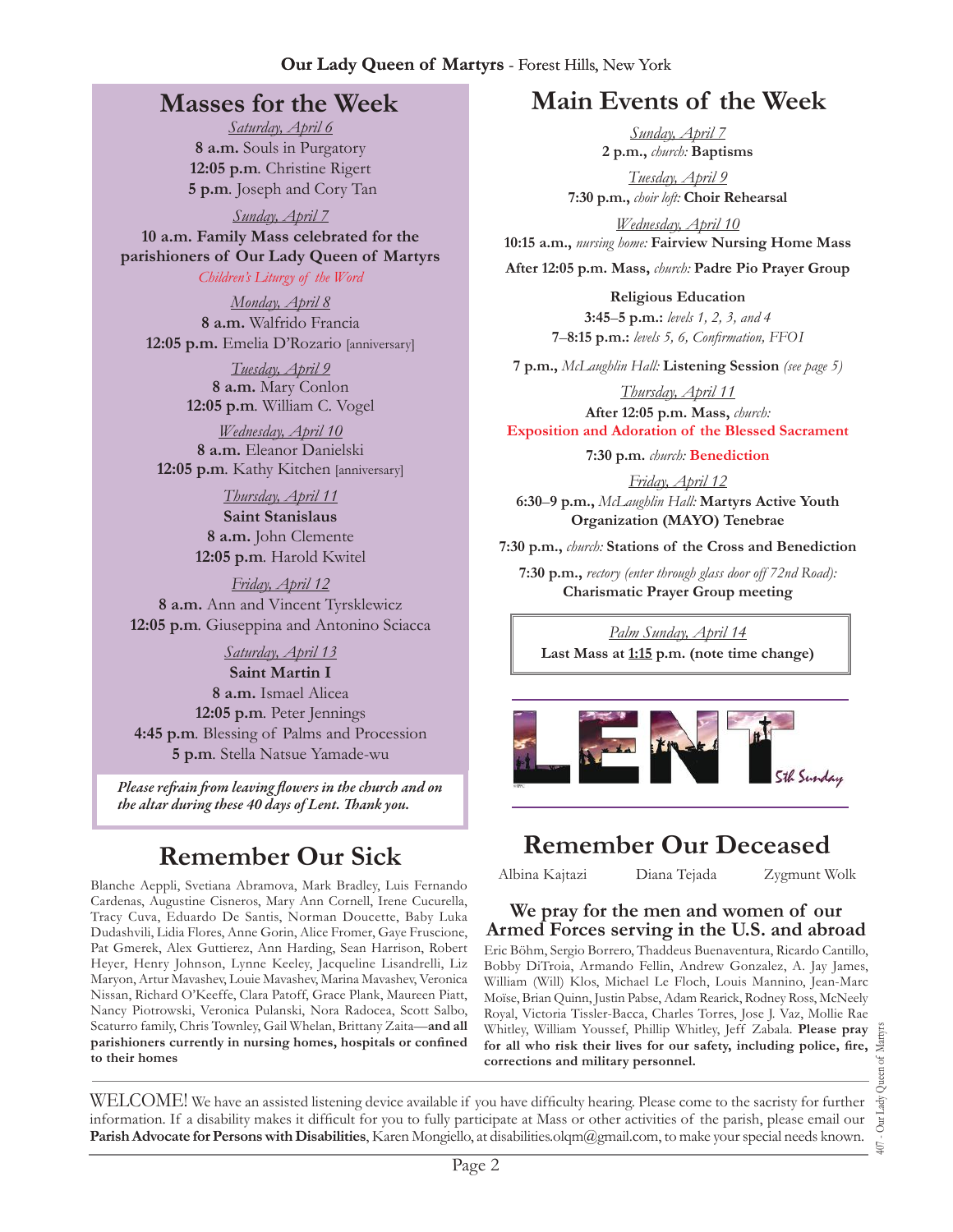# **Sunday Mass Assignments Order of Mass**

SATURDAY, APRIL 6

*5 p.m.* 

 *Celebrant:* Father Passenant *Lectors:* Sandy Singh, Bettyanne McDonough *Leader of Song:* Warren Harding *EMHCs:* Kathy Scapp, Mark Scapp

### **Sunday, April 7**

#### *8:30 a.m.*

*Celebrant:* Father Antonin *Lectors:* Alejandra Caycedo, David Lee *Leader of Song:* Warren Harding *EMHCs:* Jack Butera, Ernie Foli, Theresa Bryant

### *10 a.m.*

*Celebrant:* Bishop Sanchez *Lectors:* Judith Balasubramaniam, Celeste Zervas *Leader of Song:* Warren Harding *Children's Liturgy of the Word:* Carla Christian

*EMHCs:* Margarita Forero, Gina Warshaw, Karen Nassauer

### *11:30 a.m.*

*Celebrant:* Father Passenant *Lectors:* Victoria Moore, Charles Tse *Leader of Song:* Paula Rocheleau Hernández *EMHCs:* Lilia Penagos, Aracelly Torres, Angela Damone

### *1 p.m.*

*Celebrant:* Bishop Sanchez *Lectors:* Marie O'Brien, Noila Johnson *Leader of Song:* Cheryl Manrique *EMHCs:* Bettyanne McDonough, Beth Barretto, Al Smith

*Members of the Altar Server Society at all Sunday Masses*

**Thank you to all those who serve as ushers**

# **Thank You for Your Annual Catholic Appeal Gift**

One of the Lenten precepts is almsgiving. What better way to give to support the faith and good works needed by our neighbors than through today's diocesan appeal. Consider a one-time gift or a pledged amount you can pay monthly till December 31. You can use the commitment envelopes our ushers are handing out today or text "ACA" to 917-336-1255 from your phone.



**Annual Catholic Appeal 2019 DIOCESE OF BROOKLYN** 

**Fifth Sunday of Lent** *Cycle C—Choir Mass at 11:30 p.m.* 

**Entrance** *Missal* #127—"Forty Days and Forty Nights"

**Mass Parts**: "People's Mass" (*Vermulst)*

**First Reading** *Missal pg. 96 —*Isaiah 43:16-21

**Responsorial Psalm**—Missal pg. 97

**Second Reading** *Missal pg. 97—*Philippians 3:8-14

**Gospel** *Missal pgs. 97-98—*John 8:1-11

**Homily**

**Offertory** "Turn Thy Face from My Sins"*(A. Sullivan)—Choir Missal #480—*"What Wondrous Love Is This"

**Communion** "Hear Me When I Call " *(K. Hall)—Choir* Organ Meditation *Missal #472—*"Endless Is Your Love"

**Closing Hymn** *Missal #712—*"Lift High the Cross"

# **Second Collections**

›› Today's second collection is for the Easter Flowers. There is also an envelope for the maintenance of the building that houses OLQM Catholic Academy.

›› Sunday, April 14, the second collection will be our Easter gift to the church.

›› Please use the blue envelope at any time to contribute to the Parish Endowment Fund or, at our Parish Giving portal, select Blue Envelope from the pull-down menu. More at ourladyqueenofmartyrs.org/blue-envelope.

# **April 13-14 Palm Sunday of the passion of the lord**

Next Sunday is the start of Holy Week. On Saturday, April 13, at 4:45 p.m., we'll have a Blessing and Procession with palms before the 5 p.m. Mass. On Palm Sunday, Masses are 8:30, 10, and 11:30 a.m. and **1:15** p.m. Blessed Palms will be distributed at all Masses.

### **Holy Week and Easter Schedule continues on p. 5**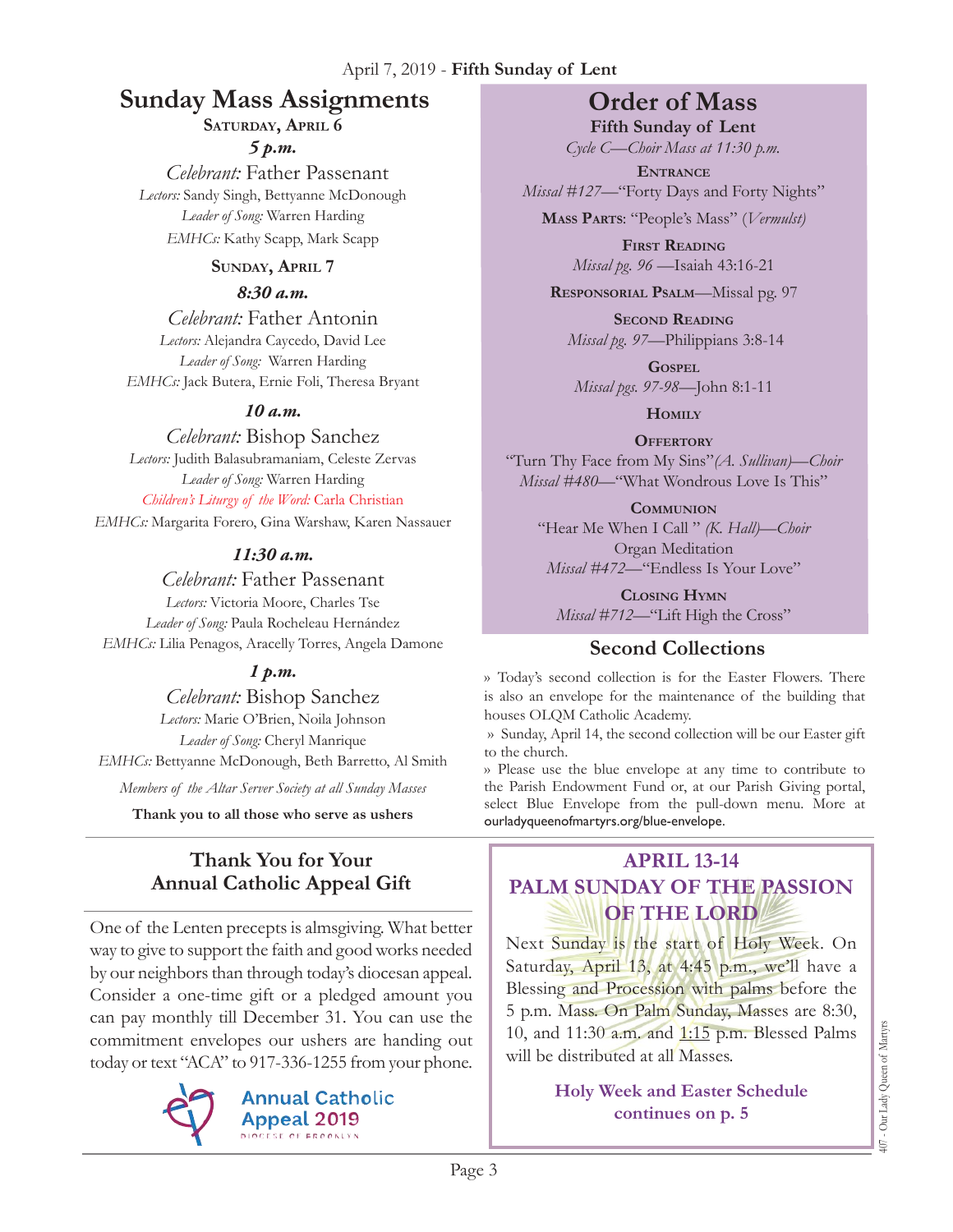# **"Go and Sin No More"**

*by Deacon Greg Kandra* 

*homily note: In place of a homily this week we will watch a video and hear an appeal from the diocese on the need to support the faith and good works toward our neighbors. This week's gospel leading to Holy Week amplifies the message on the need for mercy, compassion, and grace.*

Today's gospel is about second chances.<br>Someone who knows about that is a<br>pilot named Joe Kittinger. In the late 19 Someone who knows about that is an Air Force pilot named Joe Kittinger. In the late 1950s, he was the director of Project Excelsior, a government program to develop safety techniques for pilots who had to eject from aircraft at high altitudes. It was dangerous but necessary

work. Kittinger never had any problems with his testing, until one day in 1959.

During a test flight, he jumped from a balloon more than 60, 000 feet above the New Mexico desert. But seconds after he jumped, his parachute chord got tangled around his neck. It was the worst thing that could happen, at the worst moment it could happen.

His body went into a spin—a death spiral that reached 120 revolutions a minute. Two spins every second. He was moving faster than his body could bear—plunging hundreds of miles per hour. Kittinger

blacked out. Incredibly, about a mile above ground, his reserve parachute finally opened, snapping him back into consciousness. When he came to, he thought he had died. But then he spotted the parachute open above him.

And only one thought rushed through his mind: "I'm alive," he later wrote, "I am impossibly, wonderfully alive."

How many of us know what it's like to confront certain death—but to walk away, to be given one more chance? How many of us realize what that really means?

Well, Joe Kittinger does.

And so, I think, did the woman in today's gospel.

Her fall was also dramatic—tangled in the chords of her troubled and sinful life. And at a defining moment in her life, she found herself standing in the middle of a circle of men as they weighed the stones in their hands and prepared to strike. She undoubtedly knew about other women who had faced those same stones—maybe she had even seen them killed. And there she stood, alone, terrified, maybe wishing she hadn't made the choices she did, wondering where she went wrong. Wondering which of those faces would be the last she saw.

But then she saw Jesus. "Go," he said. "And from now on, do not sin anymore."

And that day wasn't the last day of her life after all. As she staggered away from that encounter, maybe she thought to herself, with a sense of shock and gratitude: "I'm alive. I am impossibly, wonderfully alive."

> We never find out what happened to the woman. But maybe that's not important. What's important isn't the choice she made. What's important is that she HAD a choice. She had another chance.

> "Go, and from now on do not sin anymore."

With those words, Lent begins to draw to a close. They are the last words we will hear in a Sunday gospel until we begin Holy Week and begin the walk with Christ to Calvary. But those words tell us everything.

Look back on this Lent. It began on a Wednesday in March. "Return to me," the prophet Joel wrote. "Rend your hearts." And

we wore ashes and gave up meat and offered alms. Since then, we have heard the gospels cry out to us, telling us about all these second chances in scripture—about the barren fig tree that was spared, about the prodigal son who was welcomed home, and now, about the woman saved from stoning. Christ's words to her are his words to us.

"Go, and from now on do not sin anymore."

Christ's final command to the woman is so simple, so direct. Go, he says. Begin. Leave this place. Set out on your journey. Go.

They are words of mercy. Words of compassion. Words of grace in a world where grace is so often in short supply.

Of all the words in the gospel that we have heard over these last five weeks, these may be the ones that matter the most. They are the great legacy of Lent.

Go, Jesus says. And from now on, do not sin anymore.

#### © Deacon Greg Kandra 2019

*Remember: Weekly you can pick up a copy of Deacon Greg's "A View from the Pew" column, available near the church doors.*

# STATIONS OF THE CROSS - FRIDAY AT 7:30 P.M.

Page 4

07 - Our Lady Queen of Martyrs 407 - Our Lady Queen of Martyrs

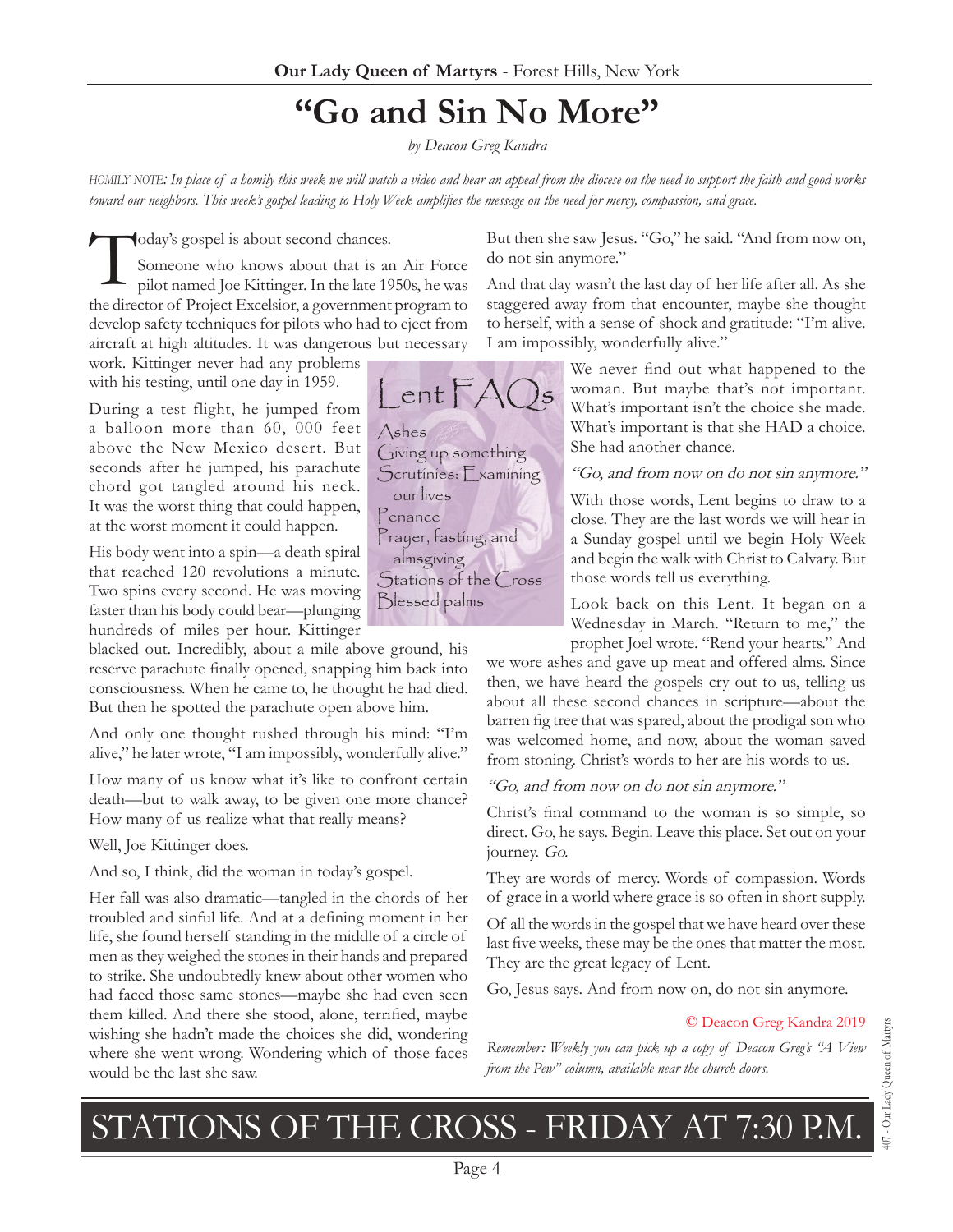# Holy Week and Easter Schedule

**Reconciliation Monday, April 15:** Confessions are at 11:30 a.m., 3:30–5 p.m., 7:30–8:30 p.m.

**Tuesday, April 16:** School Confessions at 8:45 a.m.; Parishioners 11:30 a.m.

**Wednesday, April 17:** Confessions 11:30 a.m.

**Holy Thursday, April 18:** No Confessions or morning Masses. Church opens at 6 p.m. Solemn Mass of the Lord's Supper at 7:30 p.m.; Exposition and Adoration of the Blessed Sacrament until 10:30 p.m.

**Good Friday, April 19 (Day of Fasting & Abstinence):**  No morning Masses. Church opens at noon. Stations of the Cross at 1 p.m. Solemn Liturgy of Good Friday (Veneration and Communion Service) at 3 p.m. Seven Last Words of Christ (Veneration and Communion Service) at 7:30 p.m. Confessions after the 7:30 p.m. liturgy.

**Holy Saturday, April 20:** No Confessions, morning Masses, or 5 p.m. Mass. Church opens at 6 p.m. The Solemn Easter Vigil is at 7:30 p.m.

**Easter Sunday, April 21:** Mass of Resurrection at 8:30, 10, 11:30 a.m. and 1:15 p.m. *(note time change).*

# Easter Flowers Collection



### **Weekly Collections**

|                                                                        | March 31   |
|------------------------------------------------------------------------|------------|
| Candle Offerings                                                       | 2,104.00   |
| 1st Collection                                                         | 9,439.23   |
| 2nd Collection (Pastoral Care)                                         | 3,030.00   |
| Online Parish Giving                                                   | 1,175.00   |
| Mail In                                                                | 225.00     |
| <b>TOTAL</b>                                                           | 15,973.23  |
| Weekly Income Needs*                                                   | 21,250.00  |
| Surplus/(Deficit)                                                      | (5,276.77) |
| * Amount needed weekly to meet church expenses. Figures are unaudited. |            |

### **Special Collection**

Catholic Relief Services 1,315.50 Note: Special collections taken throughout the year do not accrue to our parish and are not included in the weekly collection total.

Please remember the Roman Catholic Church of Our Lady Queen of Martyrs in your will and estate planning. Contact Bishop Sanchez or Father Passenant at 718-268-6251.

# **Divine Mercy Pilgrimage**

April 28 - Sunday after Easter with the OLQM Charismatic Prayer Group

Bus departs **6:30 a.m.** (sharp) from Our Lady Queen of Martyrs Church for the **National Shrine of the Divine Mercy** in Stockbridge, Massachusetts. Cost: **\$55/person.**  Wear good walking shoes and please reserve early. For tickets (first come, first serve), please call any of these prayer group members:

Cely De Borja 718-255-1654 or 347-743-2304 Cecile Mendoza 347-453-4147 Virgie Punto 917-770-0897 Nellie Milite 718-704-3862 Marlyn Pagmanua 347-791-4398

# **Listening Session This Wednesday, April 10 at 7 p.m., McLaughlin Hall**

We invite all school and Religious Ed parents as well as parishioners to this meeting to address issues concerning the recently released list of clergy credibly accused of sexual abuse of a minor. The meeting will be conducted by a licensed social worker and an individual who oversees the Virtus training and background screening of all who work or volunteer in our schools and parishes. Both of these individuals are employees of the diocese. A survivor of sexual abuse and his wife, whose children attend a Catholic academy, will also be in attendance. The meeting will give us the opportunity to understand what is being done now to address this issue. Please make every effort to attend. Thank you.—Bishop Sanchez

# **Contact Us**

**By Email** Rectory Office: **rectoryolqm@aol.com** Pastor's Office: pastorolqm@aol.com Administrator's Office: admn.olqm@yahoo.com Bulletin Subjects: olqmcomm@aol.com OLQM Catholic Academy info@olqmca.org Pastoral Care Office: dfport@gmail.com Religious Education Office: olqmreled@gmail.com Deacon Greg Kandra: dcngreg@gmail.com Disabilities Advocate [disabilities.olqm@gmail.com](mailto:disabilities.olqm@gmail.com) **By Telephone** Rectory Office: **718-268-6251 Emergency** (last rites) 718-810-9788 (*after office hours)*

OLQM Catholic Academy: 718-263-2622

Religious Education Office: 718-263-0907

OLQM Charity Outreach: 718-268-6251, ext. 43

#### **Online**

www.ourladyqueenofmartyrs.org @OLQMChurch on Facebook, Twitter and Instagram OLQM Catholic Academy: www.olqmca.org

407-Our Lady Queen of Martyrs 407-Our Lady Queen of Martyrs